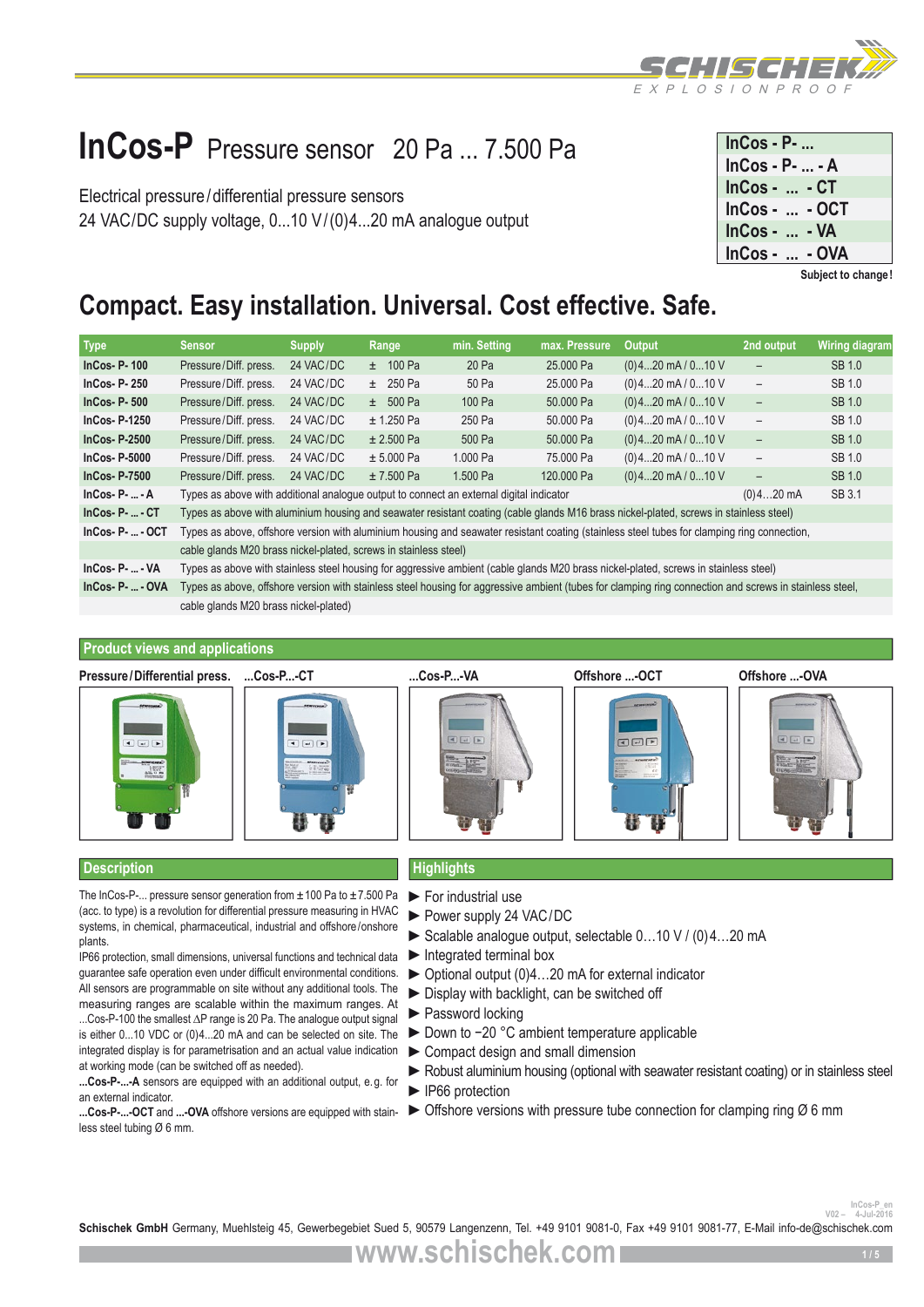| ماا<br>ır | ٠ |
|-----------|---|
|-----------|---|



| InCos-P                                |                            | InCos-P-A                                                                                                                                                                                                                                          |        |            | SCHISCHEK#                                                                                                                                     |  |  |  |  |  |  |
|----------------------------------------|----------------------------|----------------------------------------------------------------------------------------------------------------------------------------------------------------------------------------------------------------------------------------------------|--------|------------|------------------------------------------------------------------------------------------------------------------------------------------------|--|--|--|--|--|--|
| <b>Special options</b>                 | $$ - $CT$                  | $$ -OCT                                                                                                                                                                                                                                            | $$ -VA | $$ -OVA    | EXPLOSIONPROOF                                                                                                                                 |  |  |  |  |  |  |
| <b>Technical data</b>                  |                            |                                                                                                                                                                                                                                                    |        |            |                                                                                                                                                |  |  |  |  |  |  |
| Supply voltage, frequency              |                            | 24 VAC/DC ± 20 % (19,228,8 VAC/DC), 50/60 Hz                                                                                                                                                                                                       |        |            |                                                                                                                                                |  |  |  |  |  |  |
| Current, power consumption             |                            | 150 mA, ~ 4 W, internal fuse 500 mAT, without bracket, not removable                                                                                                                                                                               |        |            |                                                                                                                                                |  |  |  |  |  |  |
| <b>Galvanic isolation</b>              |                            | Supply for analogue in- and outputs min. 1,5 kV, supply for relay output min. 1,5 kV                                                                                                                                                               |        |            |                                                                                                                                                |  |  |  |  |  |  |
| <b>Electrical connection</b>           |                            |                                                                                                                                                                                                                                                    |        |            | Terminals 0,142,5 mm <sup>2</sup> at integrated terminal box, stripping length 9 mm, torque 0,40,5 Nm, equipotential bonding 4 mm <sup>2</sup> |  |  |  |  |  |  |
| Cable glands                           |                            | 2 × M16 × 1.5 mm, for cable diameter $\sim$ Ø 59 mm                                                                                                                                                                                                |        |            |                                                                                                                                                |  |  |  |  |  |  |
| Cable glands -CT                       |                            | 2 × M16 × 1,5 mm, brass nickel-plated, for cable diameter $\sim$ Ø 610 mm                                                                                                                                                                          |        |            |                                                                                                                                                |  |  |  |  |  |  |
|                                        |                            | -VA, -OCT, -OVA $2 \times M20 \times 1.5$ mm, brass nickel-plated, for cable diameter $\sim \emptyset$ 613 mm                                                                                                                                      |        |            |                                                                                                                                                |  |  |  |  |  |  |
| <b>Protection class</b>                |                            | Class I (grounded)                                                                                                                                                                                                                                 |        |            |                                                                                                                                                |  |  |  |  |  |  |
| <b>Display</b>                         |                            |                                                                                                                                                                                                                                                    |        |            | 2 × 16 digits, dot-matrix display, backlit, for configuration, user guidance, parameter and actual value indication                            |  |  |  |  |  |  |
| <b>Control elements</b>                |                            | 3 buttons for configuration                                                                                                                                                                                                                        |        |            |                                                                                                                                                |  |  |  |  |  |  |
| <b>Housing material</b>                |                            | Nº 1.4581 / UNS-J92900 / similar AISI 316Nb (-VA/-OVA)                                                                                                                                                                                             |        |            | Aluminium die-cast housing, coated. Optional with seawater resistant coating (-CT/-OCT) or stainless steel housing,                            |  |  |  |  |  |  |
| Dimensions (L × W × H)                 |                            |                                                                                                                                                                                                                                                    |        |            | Aluminium housing ~ 180 × 107 × 66 mm, stainless steel housing ~ 195 × 127 × 70 mm (each without connectors)                                   |  |  |  |  |  |  |
| Weight                                 |                            | $\sim$ 950 g aluminium housing, stainless steel version $\sim$ 2,5 kg                                                                                                                                                                              |        |            |                                                                                                                                                |  |  |  |  |  |  |
| <b>Ambient temperature</b>             |                            | -20+50 °C, storage temperature -35+70 °C                                                                                                                                                                                                           |        |            |                                                                                                                                                |  |  |  |  |  |  |
| <b>Ambient humidity</b>                |                            | 095 % rH, non condensing                                                                                                                                                                                                                           |        |            |                                                                                                                                                |  |  |  |  |  |  |
| <b>Sensor circuit</b>                  |                            | Internal circuit                                                                                                                                                                                                                                   |        |            |                                                                                                                                                |  |  |  |  |  |  |
| <b>Sensor</b>                          |                            | Piezo pressure transmitter                                                                                                                                                                                                                         |        |            |                                                                                                                                                |  |  |  |  |  |  |
| <b>Pressure connection</b>             |                            |                                                                                                                                                                                                                                                    |        |            | P+ / P- sleeves Ø 46 mm. OCT versions have 2 stainless steel (316L) tube connections for clamp ring fittings Ø 6 mm                            |  |  |  |  |  |  |
| <b>Measuring range</b>                 |                            |                                                                                                                                                                                                                                                    |        |            | $\pm$ 100 Pa, $\pm$ 250 Pa, $\pm$ 500 Pa, $\pm$ 1.250 Pa, $\pm$ 2.500 Pa, $\pm$ 5.000 Pa, $\pm$ 7.500 Pa in acc. to type                       |  |  |  |  |  |  |
|                                        |                            | Minimum measuring range is 20 % of full range (e.g. 20 Pa at $\pm$ 100 Pa sensor)                                                                                                                                                                  |        |            |                                                                                                                                                |  |  |  |  |  |  |
| Response time of sensor                | T90/5s                     |                                                                                                                                                                                                                                                    |        |            |                                                                                                                                                |  |  |  |  |  |  |
| Accuracy of pressure                   |                            | $\leq$ ± 1 % typically, max. $\pm$ 2 % of end value $\pm$ 1 Pa                                                                                                                                                                                     |        |            |                                                                                                                                                |  |  |  |  |  |  |
| Non linearity and hysteresis           | 5s                         | $\pm 0.05$ % typically, max. 0.25 % of end value                                                                                                                                                                                                   |        |            |                                                                                                                                                |  |  |  |  |  |  |
| <b>Start delay</b>                     |                            |                                                                                                                                                                                                                                                    |        |            |                                                                                                                                                |  |  |  |  |  |  |
| Setting zero point<br><b>Stability</b> |                            |                                                                                                                                                                                                                                                    |        |            | Via menu. Short-circuit mechanically both tube connectors P+ / P- for the moment of zero point setting                                         |  |  |  |  |  |  |
| Output                                 |                            | Long term stability < 0,2 %/year, temperature influence < 0,02 %/K, supply voltage influence < 0,01 %<br>Voltage U [V] or current I [mA], selectable on site via menu, protected against short circuit and external voltage up to 24 V and against |        |            |                                                                                                                                                |  |  |  |  |  |  |
|                                        |                            | polarity reversal                                                                                                                                                                                                                                  |        |            |                                                                                                                                                |  |  |  |  |  |  |
| Voltage output U                       |                            | 010 VDC adjustable, invertible, burden > 1 k $\Omega$ , influence < 0,05 %/100 $\Omega$                                                                                                                                                            |        |            |                                                                                                                                                |  |  |  |  |  |  |
| <b>Current output I</b>                |                            |                                                                                                                                                                                                                                                    |        |            | 020 mA adjustable, invertible, burden < 500 $\Omega$ , influence < 0,1 %/100 $\Omega$ , open circuit voltage < 24 V                            |  |  |  |  |  |  |
| Output in alarm mode                   |                            |                                                                                                                                                                                                                                                    |        |            | Increasing or decreasing output signal, selectable on site, down to 0 VDC/0 mA or up to 10 VDC/20 mA                                           |  |  |  |  |  |  |
| Wiring diagram                         | SB 1.0                     |                                                                                                                                                                                                                                                    |        |            |                                                                                                                                                |  |  |  |  |  |  |
| Scope of delivery                      |                            |                                                                                                                                                                                                                                                    |        |            | Sensor, 3 self-tapping screws 4,2 × 13 mm resp. in stainless steel (with CT and VA versions), short circuit tube                               |  |  |  |  |  |  |
|                                        |                            | Cos-P--A with 1 additional plug for cable $\varnothing$ 68 mm                                                                                                                                                                                      |        |            |                                                                                                                                                |  |  |  |  |  |  |
| Parameter at delivery                  |                            |                                                                                                                                                                                                                                                    |        |            | min./max. pressure range limits (e.g. InCos-P-100 = -100+100 Pa), output 420 mA, output in alarm mode decreasing to 0 V/0 mA                   |  |  |  |  |  |  |
| Cos-P--A                               |                            | as above and 1 additional analogue output                                                                                                                                                                                                          |        |            |                                                                                                                                                |  |  |  |  |  |  |
| Analogue output                        |                            | (0) 420 mA, burden max. 400 $\Omega$                                                                                                                                                                                                               |        |            |                                                                                                                                                |  |  |  |  |  |  |
| <b>Accuracy</b>                        | $\pm 0.5 \%$               |                                                                                                                                                                                                                                                    |        |            |                                                                                                                                                |  |  |  |  |  |  |
| Wiring diagram                         | SB 3.1                     |                                                                                                                                                                                                                                                    |        |            |                                                                                                                                                |  |  |  |  |  |  |
|                                        |                            |                                                                                                                                                                                                                                                    |        |            |                                                                                                                                                |  |  |  |  |  |  |
| <b>Approbations</b>                    |                            |                                                                                                                                                                                                                                                    |        |            | <b>Special solutions and accessories</b>                                                                                                       |  |  |  |  |  |  |
| <b>CE</b> identification               | <b>CE</b>                  |                                                                                                                                                                                                                                                    |        | $$ -CT     | Types in aluminium housing with seawater resistant coating,                                                                                    |  |  |  |  |  |  |
| <b>EMC</b> directive                   | 2014/30/EU                 |                                                                                                                                                                                                                                                    |        |            | parts nickel-plated                                                                                                                            |  |  |  |  |  |  |
| <b>Enclosure protection</b>            | IP66 in acc. with EN 60529 |                                                                                                                                                                                                                                                    |        | -ОСТ       | Offshore version in aluminium housing with seawater resistant coating,                                                                         |  |  |  |  |  |  |
|                                        |                            |                                                                                                                                                                                                                                                    |        |            | parts nickel-plated                                                                                                                            |  |  |  |  |  |  |
| <b>EAC</b>                             | TC N RU Д-DE.AB45.B.58607  |                                                                                                                                                                                                                                                    |        | …VA        | Types in stainless steel housing, parts nickel-plated                                                                                          |  |  |  |  |  |  |
|                                        |                            |                                                                                                                                                                                                                                                    |        | …OVA       | Offshore version in stainless steel housing, parts nickel-plated                                                                               |  |  |  |  |  |  |
|                                        |                            |                                                                                                                                                                                                                                                    |        |            | <b>NOC-RIA-16</b> LCD indicator for InCos- sensors in safe areas                                                                               |  |  |  |  |  |  |
|                                        |                            |                                                                                                                                                                                                                                                    |        | <b>MKR</b> | Mounting bracket for round ducts up to $\varnothing$ 600 mm                                                                                    |  |  |  |  |  |  |
|                                        |                            |                                                                                                                                                                                                                                                    |        | Kit 2      | Flexible pressure tube, 2 m, inner $\varnothing$ 6 mm, 2 connection nipples                                                                    |  |  |  |  |  |  |
|                                        |                            |                                                                                                                                                                                                                                                    |        |            | Kit-S8-CBR $2$ cable glands M16 $\times$ 1.5 mm, Ex-e, brass nickel-plated, for cable $\varnothing$ 510 mm                                     |  |  |  |  |  |  |
|                                        |                            |                                                                                                                                                                                                                                                    |        |            | <b>Kit-Offs-GL-CBR</b> 2 cable glands $M20 \times 1.5$ mm, Ex-d, Ms-Ni, for armoured cables                                                    |  |  |  |  |  |  |
|                                        |                            |                                                                                                                                                                                                                                                    |        |            | <b>Kit-PTC-CBR</b> 2 connecting tubes for tube fittings $\varnothing$ 6 mm, stainless steel 316 L                                              |  |  |  |  |  |  |
|                                        |                            |                                                                                                                                                                                                                                                    |        |            | InCos-P_er<br>$V02 - 4$ -Jul-2016                                                                                                              |  |  |  |  |  |  |

| <b>Approbations</b>         |                            |                                                                                | <b>Special solutions and accessories</b>                                    |  |  |  |
|-----------------------------|----------------------------|--------------------------------------------------------------------------------|-----------------------------------------------------------------------------|--|--|--|
| <b>CE</b> identification    | <b>CE</b>                  | $$ CT                                                                          | Types in aluminium housing with seawater resistant coating,                 |  |  |  |
| <b>EMC directive</b>        | 2014/30/EU                 |                                                                                | parts nickel-plated                                                         |  |  |  |
| <b>Enclosure protection</b> | IP66 in acc. with EN 60529 | $$ -OCT                                                                        | Offshore version in aluminium housing with seawater resistant coating,      |  |  |  |
|                             |                            |                                                                                | parts nickel-plated                                                         |  |  |  |
| <b>EAC</b>                  | TC N RU Д-DE.AB45.B.58607  | -VA                                                                            | Types in stainless steel housing, parts nickel-plated                       |  |  |  |
|                             |                            | $$ -OVA                                                                        | Offshore version in stainless steel housing, parts nickel-plated            |  |  |  |
|                             |                            |                                                                                | <b>NOC-RIA-16</b> LCD indicator for InCos- sensors in safe areas            |  |  |  |
|                             |                            | <b>MKR</b>                                                                     | Mounting bracket for round ducts up to Ø 600 mm                             |  |  |  |
|                             |                            | Kit 2                                                                          | Flexible pressure tube, 2 m, inner $\varnothing$ 6 mm, 2 connection nipples |  |  |  |
|                             |                            | Kit-S8-CBR                                                                     | 2 cable glands M16 x 1.5 mm, Ex-e, brass nickel-plated, for cable Ø 510 mm  |  |  |  |
|                             |                            | Kit-Offs-GL-CBR 2 cable glands M20 × 1.5 mm, Ex-d, Ms-Ni, for armoured cables  |                                                                             |  |  |  |
|                             |                            | Kit-PTC-CBR 2 connecting tubes for tube fittings Ø 6 mm, stainless steel 316 L |                                                                             |  |  |  |

<sup>n Cos-P\_en</sup><br><sup>2016–4-</sub>/2016– - <sup>2002</sup>– <sup>1008–4-</sup> 1008 1-1008 1-10081-0, Fax +49 9101 9081-0, Fax +49 9101 9081-77, E-Mail info-de@schischek.com<br>**Schischek GmbH** Germany, Muehlsteig 45, Gewerbegebiet Sued 5, 90579 Langenze</sup>

**www.schischek.com**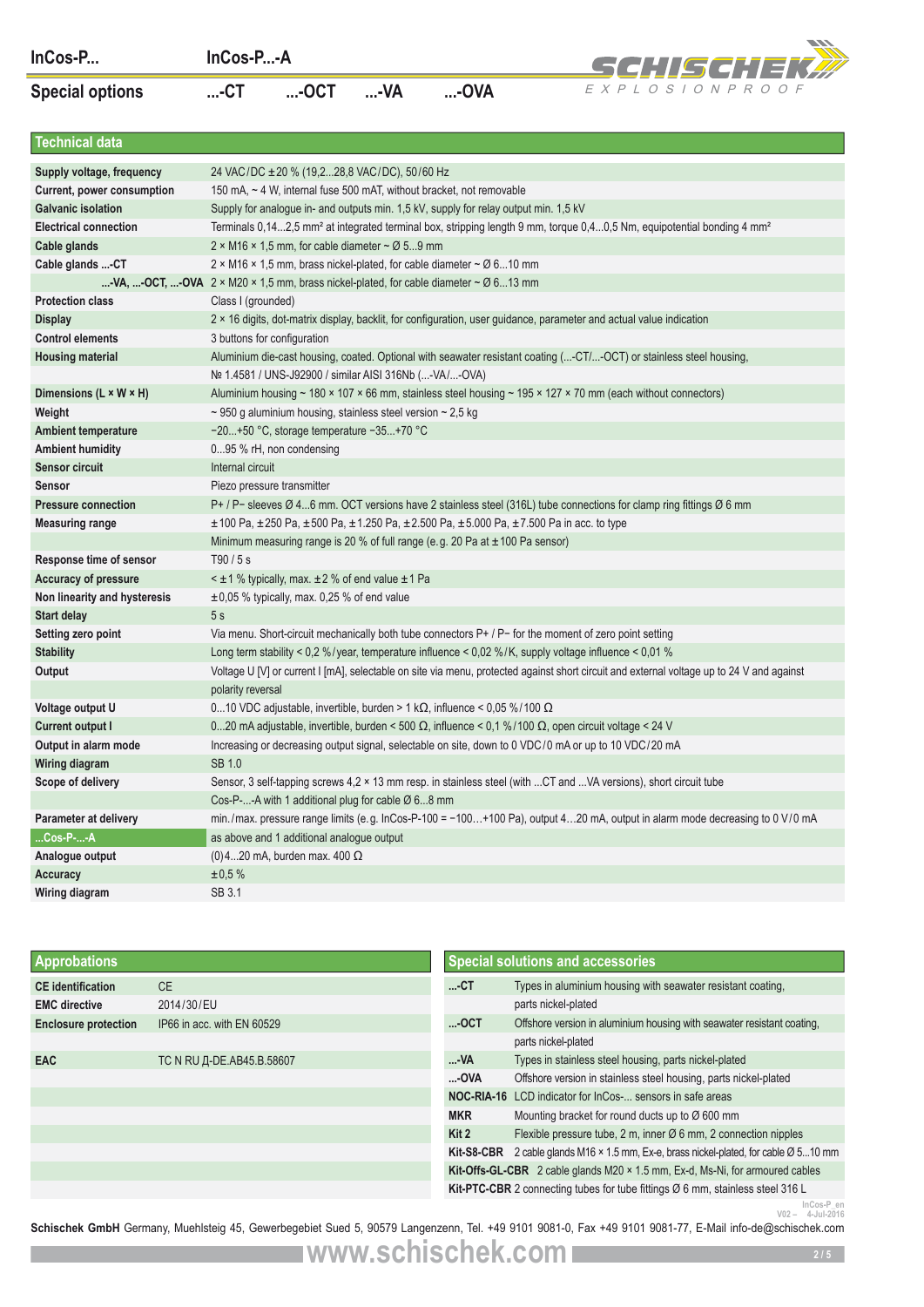

module to the installation position. The pressure nipples P+ / P− must be connected with a short circuit tube and the zero point compensation performed by following the menu for parametrisation (menu 18).

Before starting the zero point compensation, the device should be connected to power supply for a minimum of 15 minutes to reach the uniform working temperature!

wou – <sup>InCos-P</sup><br>**Schischek GmbH** Germany, Muehlsteig 45, Gewerbegebiet Sued 5, 90579 Langenzenn, Tel. +49 9101 9081-0, Fax +49 9101 9081-77, E-Mail info-de@schischek.com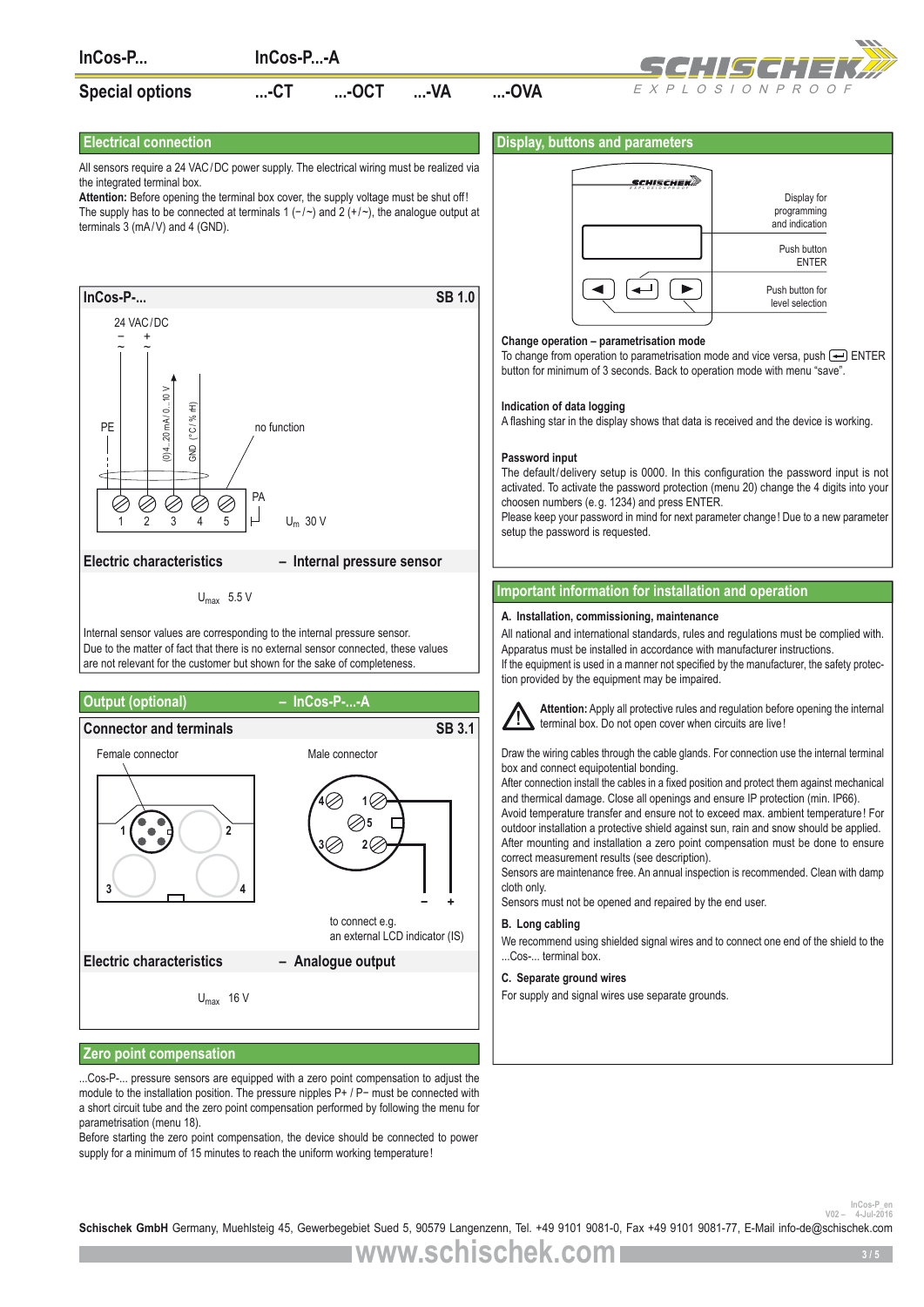| InCos-P                |                                                                                                                                                                                                                                   | InCos-P-A |              |                                                                                        |                                               |                      |                                                 |                      | SCHISCHIE                                               |                                              |
|------------------------|-----------------------------------------------------------------------------------------------------------------------------------------------------------------------------------------------------------------------------------|-----------|--------------|----------------------------------------------------------------------------------------|-----------------------------------------------|----------------------|-------------------------------------------------|----------------------|---------------------------------------------------------|----------------------------------------------|
| <b>Special options</b> |                                                                                                                                                                                                                                   | $$ -CT    | $$ -OCT      | $$ -VA                                                                                 | $$ -OVA                                       |                      |                                                 |                      | EXPLOSIONPROOF                                          |                                              |
|                        | <b>Parametrisation and commissioning</b>                                                                                                                                                                                          |           |              |                                                                                        |                                               |                      | ясниксный                                       |                      |                                                         |                                              |
|                        | To change from operation to parametrisation mode<br>push the "ENTER" button $\bigoplus$ for minimum 3 seconds.<br>If password protected: type password and push $\boxed{\longrightarrow}$ .<br>Back over to menu "Save" and exit. |           |              | Operation $\rightarrow$ Parametrisation<br>push $\boxed{\longrightarrow}$ for min. 3 s |                                               |                      | $\bm \Xi$ $\bm \Xi$ $\bm \Xi$                   |                      | Example: Menu language<br>Range<br>Output<br>2nd output | English<br>$-25+25$ Pa<br>420 mA<br>$020$ mA |
| <b>Menu</b>            | <b>Function</b>                                                                                                                                                                                                                   |           | <b>ENTER</b> | <b>Indication</b>                                                                      | <b>Select</b>                                 | <b>ENTER</b>         | <b>Next indication</b>                          |                      | <b>Select</b>                                           | <b>ENTER</b> Next menu                       |
| Menu 1                 | DE, EN, FR<br>Select language: German, English, French                                                                                                                                                                            |           | ↵            | DE, EN, FR<br>English<br>Deutsch, English, Francais                                    | ▶                                             | ↵                    |                                                 |                      |                                                         | ▶                                            |
| Menu <sub>2</sub>      | no function - menu skip                                                                                                                                                                                                           |           |              |                                                                                        |                                               |                      |                                                 |                      |                                                         |                                              |
| Menu <sub>3</sub>      | no function - menu skip                                                                                                                                                                                                           |           |              |                                                                                        |                                               |                      |                                                 |                      |                                                         |                                              |
| Menu 4                 | Unit sensor<br>Select physical unit                                                                                                                                                                                               |           | ↵            | unit sensor<br>Pa<br>Pa, mbar, inH <sub>2</sub> O                                      |                                               |                      |                                                 |                      |                                                         | $\blacktriangleright$                        |
| Menu <sub>5</sub>      | Range<br>Adjust the measuring range                                                                                                                                                                                               |           | پ            | range<br>$-25100$ Pa<br>adjust lower limit                                             |                                               |                      | range<br>$-2525$ Pa<br>adjust higher limit      |                      | ↵                                                       |                                              |
| Menu $6$               | no function - menu skip                                                                                                                                                                                                           |           |              |                                                                                        |                                               |                      |                                                 |                      |                                                         |                                              |
| Menu 7                 | Output V, mA<br>Select output signal as V or mA                                                                                                                                                                                   |           |              | output V/mA<br>mA<br>V, mA                                                             |                                               |                      |                                                 |                      |                                                         | ►                                            |
| Menu 8                 | Output range<br>Adjust output range                                                                                                                                                                                               |           |              | output range<br>420 mA<br>adjust lower limit                                           |                                               |                      | output range<br>$420$ mA<br>adjust higher limit |                      |                                                         |                                              |
| Menu $9$               | Sensor error<br>Select signal at sensor error                                                                                                                                                                                     |           |              | sensor error<br>10 V/20 mA<br>10 V/20 mA or 0 V/0 mA                                   |                                               |                      |                                                 |                      |                                                         |                                              |
| Menu 10                | Output $L \Delta$<br>Select signal output behaviour                                                                                                                                                                               |           |              | output $\nu \in \mathbb{R}$<br>increasing                                              |                                               |                      |                                                 |                      |                                                         | ▶                                            |
| Menu 11                | no function - menu skip                                                                                                                                                                                                           |           |              | $\nu \geq \mathbb{N}$ increasing, decreasing                                           |                                               |                      |                                                 |                      |                                                         |                                              |
| Menu 12                | no function - menu skip                                                                                                                                                                                                           |           |              |                                                                                        |                                               |                      |                                                 |                      |                                                         |                                              |
| Menu 13                | no function - menu skip                                                                                                                                                                                                           |           |              |                                                                                        |                                               |                      |                                                 |                      |                                                         |                                              |
| Menu 14                | no function - menu skip                                                                                                                                                                                                           |           |              |                                                                                        |                                               |                      |                                                 |                      |                                                         |                                              |
| Menu 15                | no function - menu skip                                                                                                                                                                                                           |           |              |                                                                                        |                                               |                      |                                                 |                      |                                                         |                                              |
| Menu 16                | Add. output (option, only at Cos-P--A)<br>Select lower output signal: 0 mA resp. 4 mA $\left  \right $<br>$(020 \text{ or } 420 \text{ mA})$                                                                                      |           |              | output<br>$020$ mA<br>adjust lower limit                                               | $\blacktriangleleft$<br>►                     |                      | output<br>$020$ mA<br>adjust higher limit       | ◀                    | $\blacktriangleright$<br>↵                              | $\blacktriangleright$                        |
| Menu 17                | no function - menu skip                                                                                                                                                                                                           |           |              |                                                                                        |                                               |                      |                                                 |                      |                                                         |                                              |
| Menu 18                | Zero point compensation<br>After short circuit the pressure nipples P+/P-<br>the sensor gets a zero point calibration                                                                                                             |           |              | set zero point<br>yes no                                                               | ►                                             |                      |                                                 |                      |                                                         |                                              |
| Menu 19                | <b>Display function</b><br>Select display settings                                                                                                                                                                                |           | ↵            | display function<br>on illuminated<br>on, on illuminated, off                          |                                               |                      |                                                 |                      |                                                         |                                              |
| Menu 20                | Password<br>Select password protection                                                                                                                                                                                            |           | ↵            | new password<br>yes no                                                                 |                                               |                      | password<br>0000                                | $\blacktriangleleft$ | ↵<br>►                                                  |                                              |
| Menu 21                | Save and exit<br>Select: save data, factory setting,<br>discard or back to menu                                                                                                                                                   |           | پ            | save and exit<br>save data<br>save data, factory setting, discard, back to menu        |                                               |                      |                                                 |                      |                                                         |                                              |
| Menu 22                | Set offset<br>Add/subtract offset from measure value                                                                                                                                                                              |           | ↵            | set offset<br>0.00 Pa                                                                  | ▶                                             | $\blacktriangleleft$ |                                                 |                      |                                                         |                                              |
| Menu 23                | no function - menu skip                                                                                                                                                                                                           |           |              |                                                                                        |                                               |                      |                                                 |                      |                                                         |                                              |
| Menu 24                | <b>Attenuation</b><br>Damping the output signal (signal filter)                                                                                                                                                                   |           | ↵            | attenuation<br>0                                                                       | $\blacktriangleleft$<br>$\blacktriangleright$ |                      |                                                 |                      |                                                         |                                              |
|                        |                                                                                                                                                                                                                                   |           |              |                                                                                        |                                               |                      |                                                 |                      |                                                         | InCos-P en<br>$V02 - 4$ -Jul-2016            |